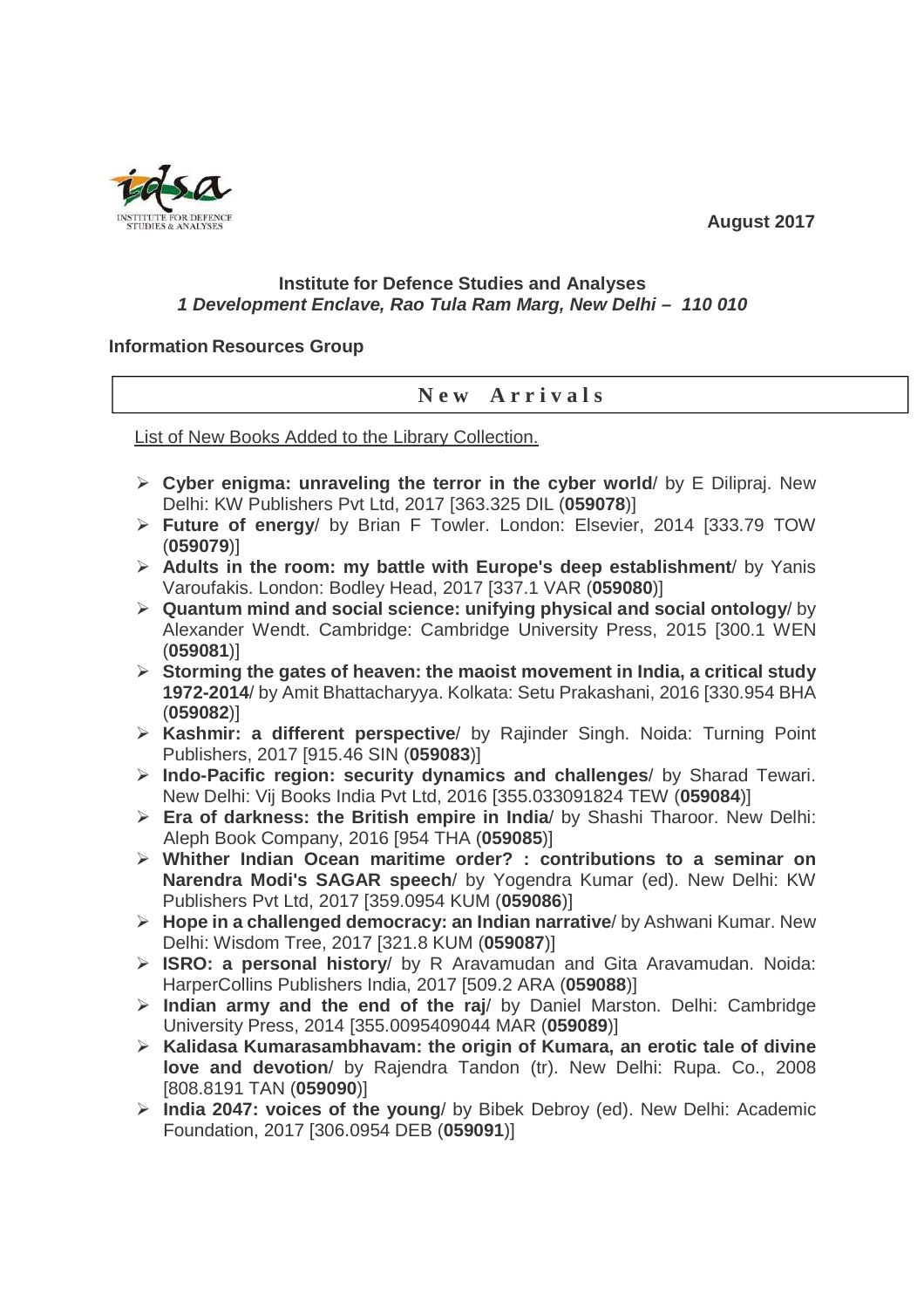- **Indian foreign trade: trumped up or down**/ by Amiya Chandra. New Delhi: Pentagon Press, 2017 [382.0954073 CHA (**059092**)]
- **Kashmir narrative: time for vigorous adaptations**/ by Gautam Banerjee. New Delhi: Pentagon Press, 2017 [954.6 BAN (**059093**)]
- **State politics in India**/ by Himanshu Roy (ed), Mahendra Prasad Singh (ed), A P S Chouhan (ed). Delhi: Primus Books, 2017 [320.954 ROY (**059094**)]
- **Future of diplomacy**/ by Philip Seib. Cambridge: Polity Press, 2016 [327.2 SEI (**059095**)]
- **Introduction to geopolitics**/ by Colin Flint. Oxon: Routledge, 2017 [320.12 FLI (**059096**)]
- **Afghan women in transition: yesterday, today and tomorrow**/ by Anwesha Ghosh. New Delhi: KW Publishers Pvt Ltd, 2017 [305.4209581 GHO (**059097**)]
- **Chinese vs. western perspectives: understanding contemporary China**/ by Jinghao Zhou. Lanham: Lexington Books, 2014 [951.06 ZHO (**059098**)]
- **Iraq: people, history, politics**/ by Gareth Stansfield. Cambridge: Polity Press, 2016 [956.70443 STA (**059099**)]
- **Changing US foreign policy toward India: US-India relations since the cold war**/ by Carina van de Wetering. Hague: Palgrave Macmillan, 2016 [327.73054 WET (**059100**)]
- **China and the new Maoists**/ by Kerry Brown, Simone van Nieuwenhuizen. London: Zed Books, 2016 [363.32517 BRO (**059101**)]
- **New approaches to countering terrorism: Designing and evaluating counter radicalization and deradicalization programs**/ by Hamed El-Said. Hampshire: Palgrave Macmillan, 2015 [363.32517 EIS (**059102**)]
- **More on war**/ by Martin Van Creveld. Oxford: Oxford University Press, 2017 [355.02 CRE (**059103**)]
- **Crisis of the middle class constitution: why economic inequality threatens our republic**/ by Ganesh Sitaraman. New York: Alfred A Knopf, 2017 [339.20973 SIT (**059104**)]
- **Water politics: governing our most precious resource**/ by David L Feldman. Cambridge: Polity Press, 2017 [333.91 FEL (**059105**)]
- **China and India: Asia's emergent great powers**/ by Chris Ogden. Cambridge: Polity Press, 2017 [327.51 OGD (**059106**)]
- **Human Rights**/ by Michael Freeman. Cambridge: Polity Press, 2017 [323 FRE (**059107**)]
- **Development in Central Asia: India-Kyrgyzstan relations**/ by Bal Krishan Sharma (ed), Nivedita Das Kundu (ed). New Delhi: Pentagon Press, 2017 [327.5405843 SHA (**059108**)]
- **South China Sea dispute: navigating diplomatic and strategic tensions**/ by Ian Storey (ed) and Lin Cheng-Yi (ed). New Delhi: Pentagon Press, 2016 [320.5 STO (**059109**)]
- **Act east and India's north east**/ by C Joshua Thomas (ed) and Konthoujam Sarda (ed). New Delhi: Pentagon Press, 2017 [327.541 THO (**059110**)]
- **Late Victorian holocausts: El Nino famines and the making of the third world**/ by Mike Davis. London: Verso, 2017 [363.809172 DAV (**059111**)]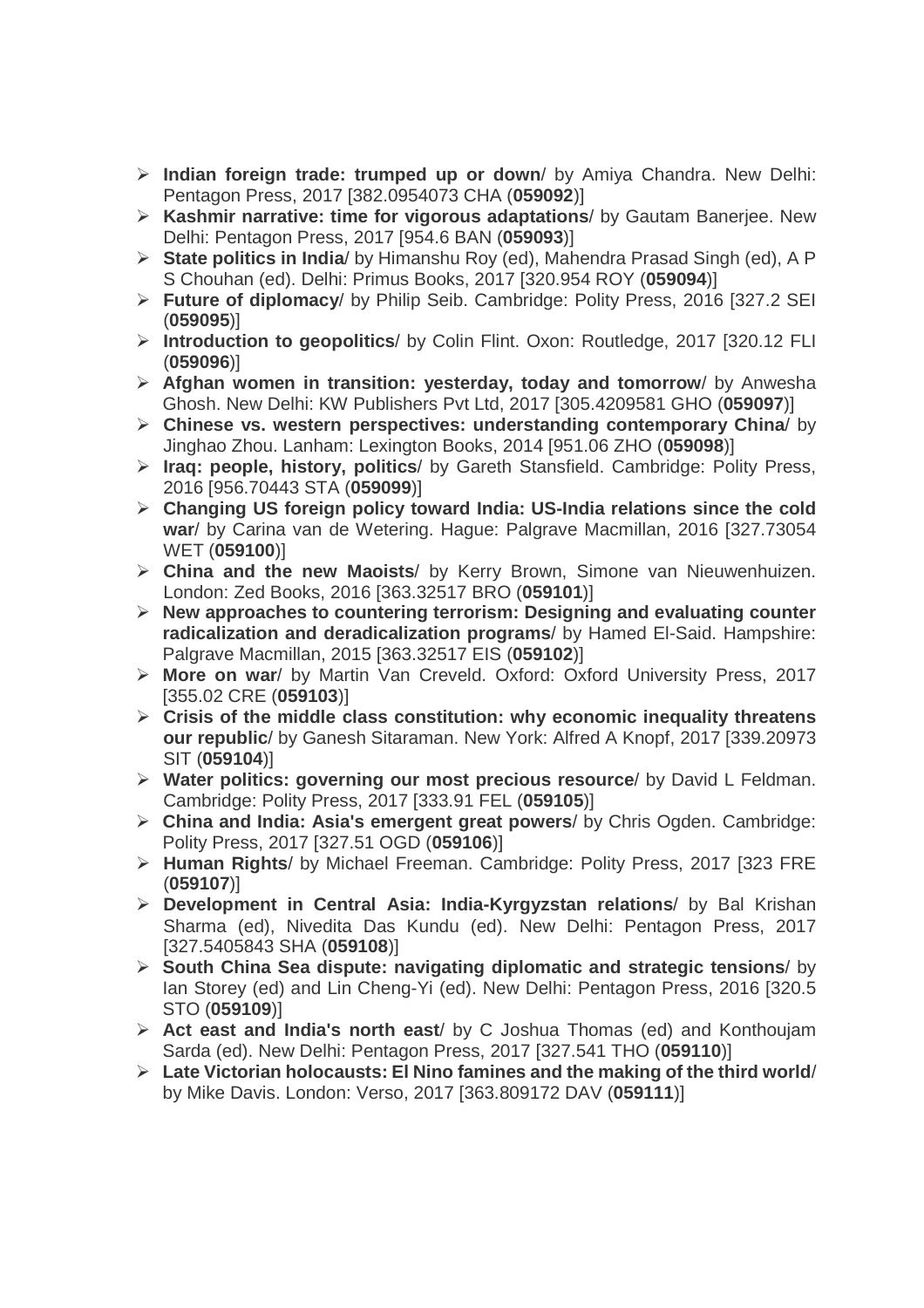- **Seven decades and beyond: the UN India Connect**/ by United Nations Information Centre. New Delhi: United Nations Information Centre, 2016 [341.23054 UNI (**059112**)]
- **Images of post-soviet Kazakhstan: a cosmopolitan space with borderland anxieties**/ by Suchandana Chatterjee. New Delhi: KW Publishers Pvt Ltd, 2017 [320.95845 CHA (**059113**)]
- **Celebrating the third decade and beyond: new challenges to ASEAN India economic partnership**/ by De Prabir (ed) and Suthiphand Chirathivat (ed). New Delhi: KW Publishers Pvt Ltd, 2017 [337.59054 PRA (**059114**)]
- **Eurasian states: socio-economic and political processes**/ by Arun Mohanty (ed) and Ajay Patnaik (ed). New Delhi: KW Publishers Pvt Ltd, 2017 [950 MOH (**059115**)]
- **Contemporary West Asia: perspectives on change and continuity**/ by Sujata Ashwarya (ed) and Mujib Alam (ed). New Delhi: KW Publishers Pvt Ltd, 2017 [320.5570956 ASH (**059116**)]
- **Peace, development and community: the look east imagination of India with special reference to northeast India**/ by Imankalyan Lahiri. New Delhi: KW Publishers Pvt Ltd, 2017 [338.9541 LAH (**059117**)]
- **Weaponisation of space: an inevitable reality and plausible fallout**/ by P A Patil. New Delhi: KW Publishers Pvt Ltd, 2017 [358.8 PAT (**059118**)]
- **Climate change, new security challenges and the United Nations**/ by Sabita Mohpatra. New Delhi: KW Publishers Pvt Ltd, 2017 [363.73 MOH (**059119**)]
- **India-China border trade: a case study of Sikkim's Nathu La**/ by Eram Fatma. New Delhi: KW Publishers Pvt Ltd, 2017 [382.0954051 FAT (**059120**)]
- **My nuclear nightmare: leading Japan through the Fukushima disaster to a nuclear free future**/ by Naoto Kan. Ithaca: Cornell University Press, 2012 [363.17 KAN (**059121**)]
- **War against al-Qaeda: religion, policy and counter narratives**/ by Nahed Artoul Zehr. Washington, D C: Georgetown University Press, 2017 [363.325 ZEH (**059122**)]
- **North East Crucible: geopolitics, ethnicity and turmoil**/ by S P Kar. New Delhi: K W Publishers Pvt Ltd, 2017 [954.1 KAR (**059123**)]
- **Understanding global politics**/ by Chanchal Kumar, Lunghthuiyang Riamei and Sanju Gupta. New Delhi: KW Publishers Pvt Ltd, 2017 [327.1 KUM (**059124**)]
- **Bose: an Indian samurai, Netaji and the INA, a military assessment**/ by G D Bakshi. New Delhi: KW Publishers Pvt Ltd, 2017 [954.035092 BAK (**059125**)]
- **Debating India: essays on Indian political discourse**/ by Bhikhu Parekh. New Delhi: Oxford University Press, 2015 [320.0141 PAR (**059126**)]
- **Jihad as grand strategy: Islamist militancy, national security and the Pakistani state**/ by S Paul Kapur. New Delhi: Oxford University Press, 2017 [355.03355491 KAP (**059127**)]
- **Destined for war: can America and China escape Thucydides's trap?** / by Graham Allison. Boston: Houghton Mifflin Harcourt, 2017 [327.73051 ALL (**059128**)]
- **Sino-Indian war of 1962: new perspectives**/ by Amit R Das Gupta (ed) and Lorenz M Luthi (ed). Oxon: Routledge, 2017 [954.9045 GUP (**059129**)]